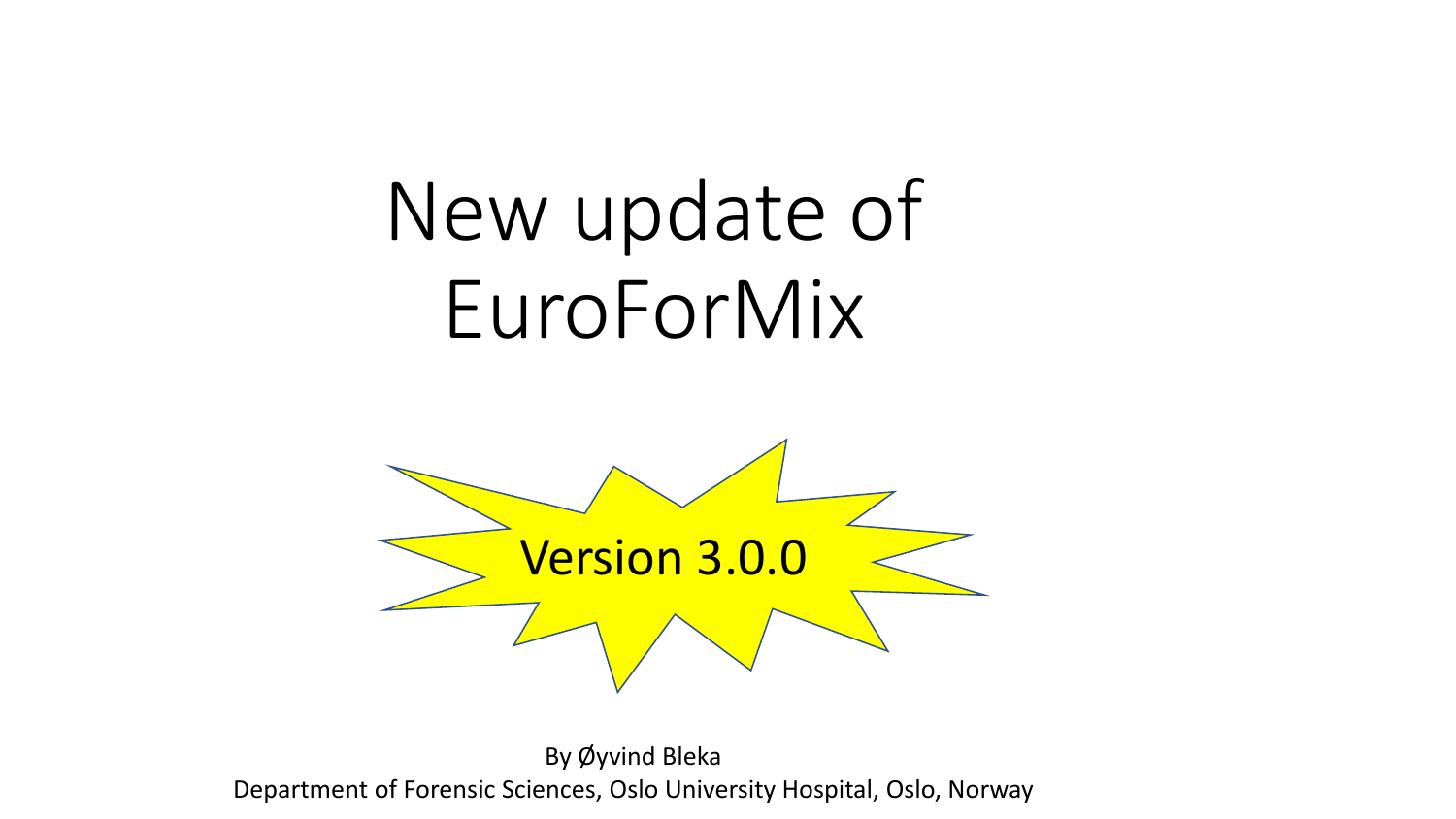### Overview

- Better speed
- Progress bar
- Forward stutter model
- Automatic model selector
- Marker specific settings
- New 'MLE fit' layout
- Frequency normalization
- Reproducibility
- New setting recommendations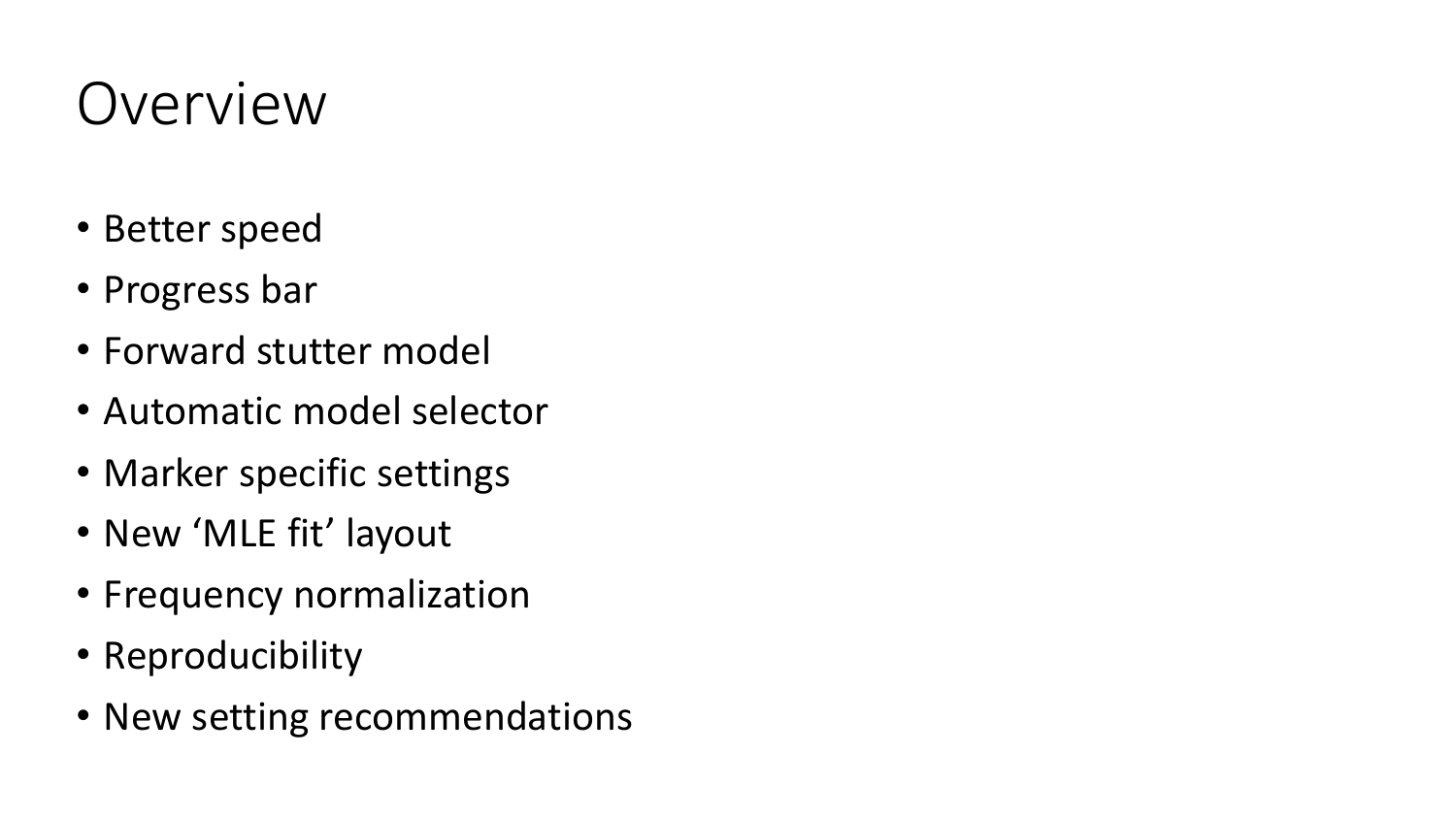#### Better speed





- The likelihood maximizer converges faster
- The likelihood function utilizes parallelization on the following sum:

 $Pr(E|H) = \sum_{u_1 \in \mathbb{G}} \dots \sum_{u_x \in \mathbb{G}} Pr(u|H)Pr(E|g)$ 



Multicore CPU 1 2 3 4 5 6

• Computation scales with 2.81 GHz Base speed: Sockets: Cores "CPU speed" and "#CPU cores" prsable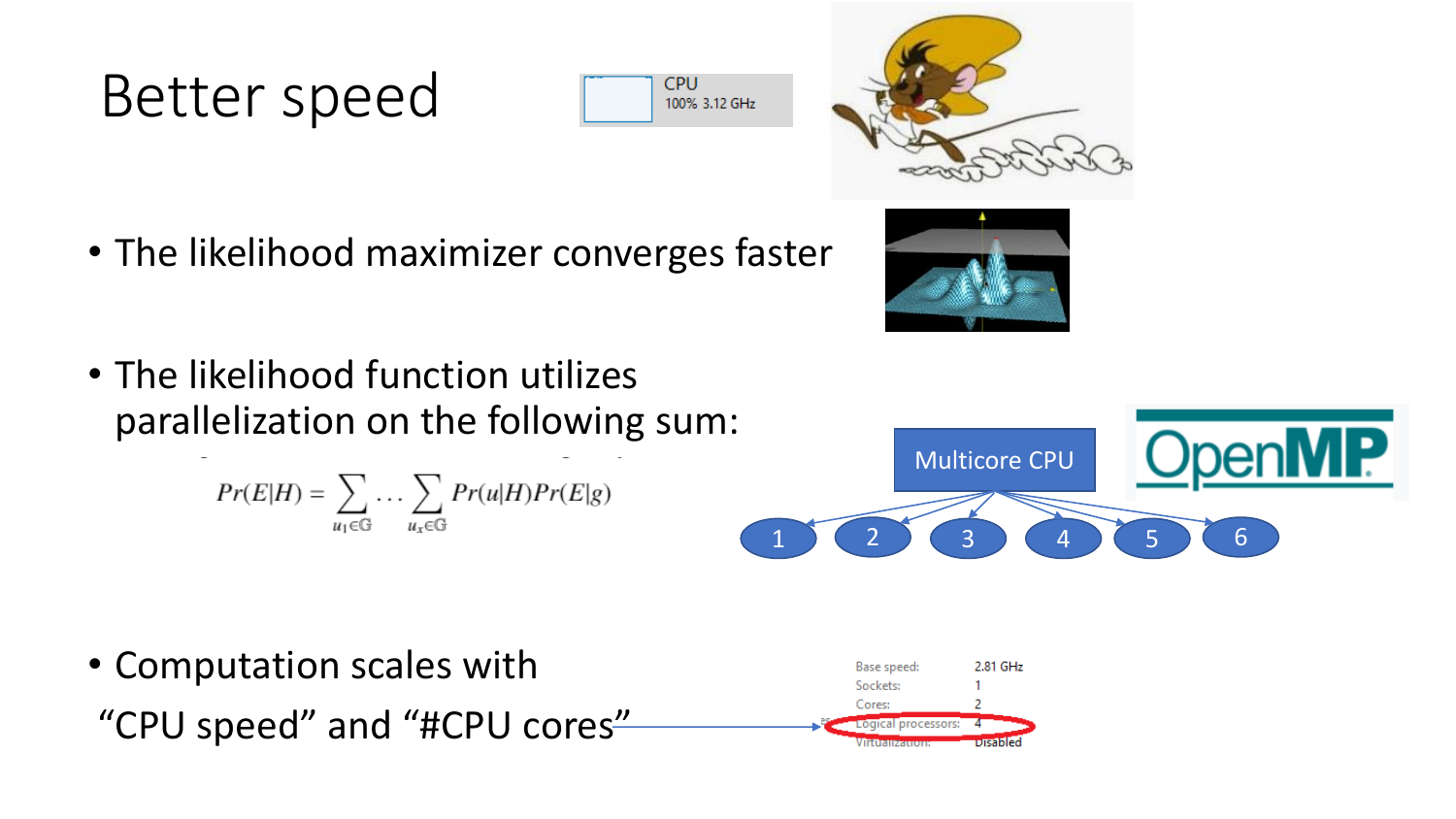#### Almost instant validation plots



Numerical integrals replaced by cumulative density function inside C++ code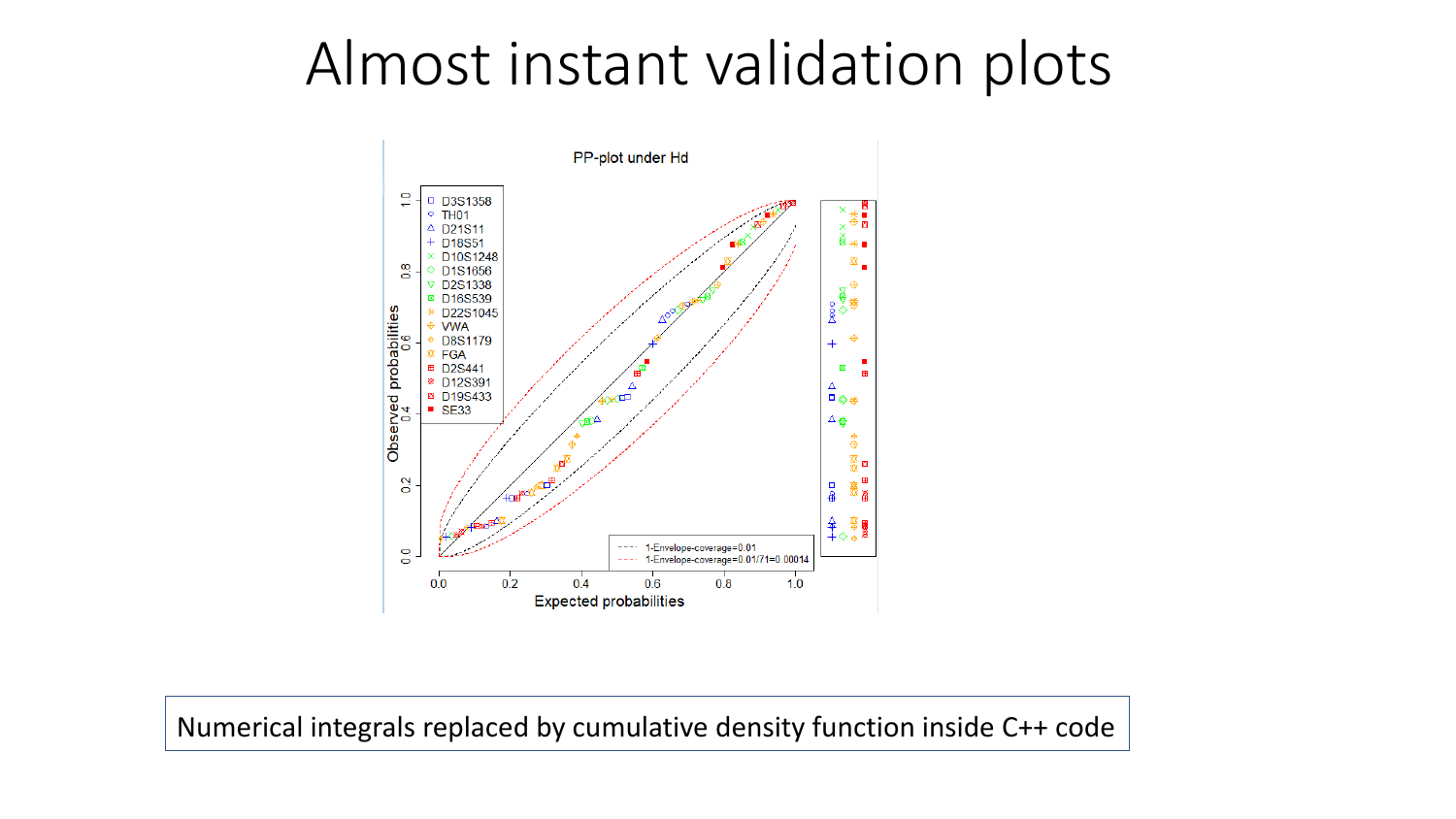# Progress bar (and time estimates)



Expected (upper) time is 00:02:05 (HH:MM:SS):

 $10<sub>8</sub>$ 

- User can follow progress in R-console
- Implemented for following functions:
	- Maximum likelihood method
		- An upper boundary of time is also estimated: "Expected (upper) time...."
	- MCMC simulations
	- Deconvolution
	- Integration based method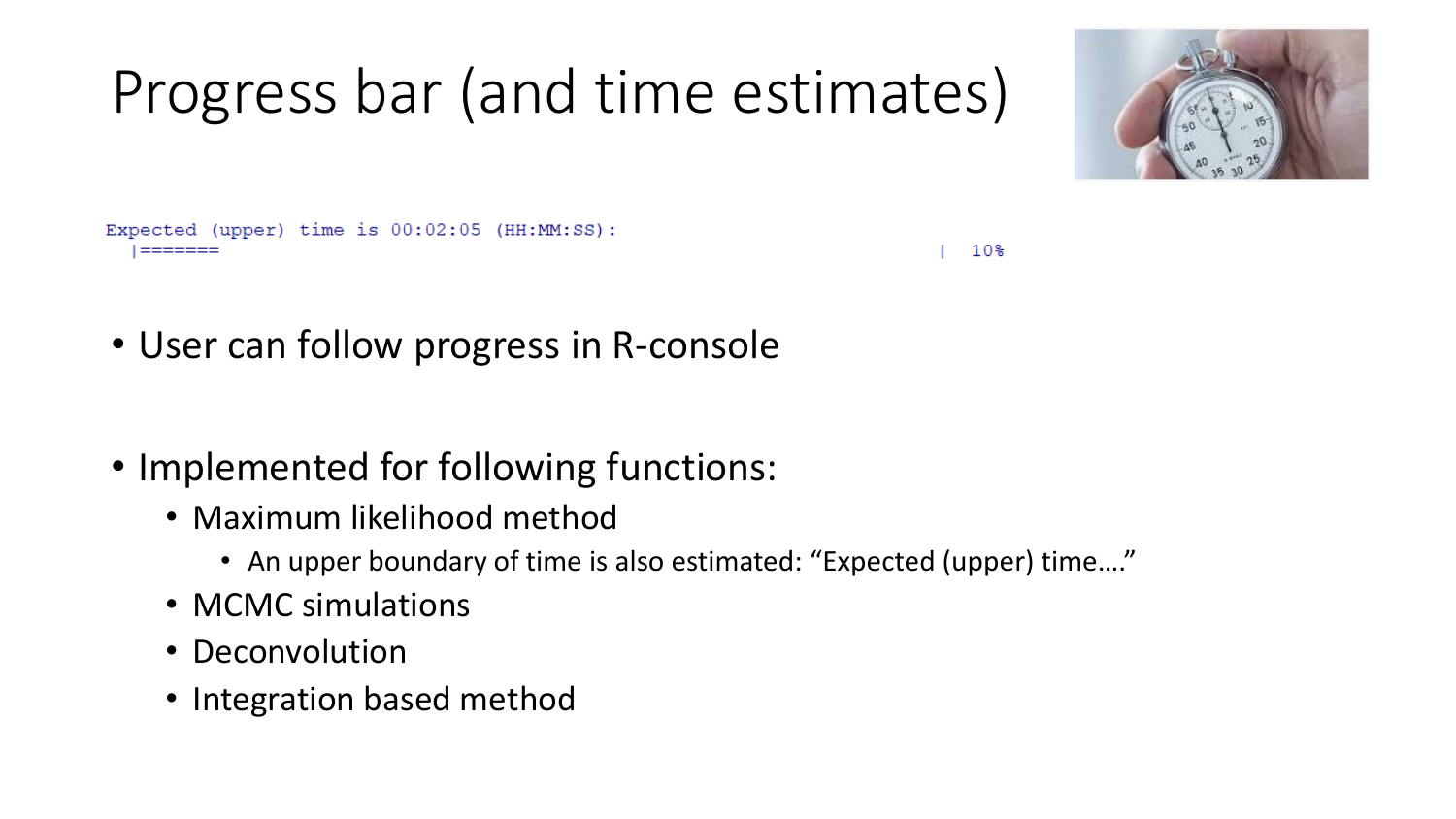#### Forward (FW) stutter model now supported

#### Ø EuroForMix v3.0.0

 $\Box$ 

File Frequencies Optimization MCMC Integration Deconvolution Database search Qual LR

stain5 ref3

☑ ☑

 $\overline{\smile}$ 

 $\overline{\smile}$ 

 $\overline{\smile}$ 

 $\overline{\smile}$ 

 $\overline{\smile}$ 

 $\overline{\smile}$  $\overline{\smile}$ 

 $\overline{\smile}$ 

☑  $\overline{\smile}$ 

 $\overline{\smile}$ 

 $\overline{\smile}$ 

☑

☑

Generate data Import data Model specification MLE fit Deconvolution Database search Qual. LR

| Model specification                             | Data selection          |
|-------------------------------------------------|-------------------------|
| Contributor(s) under Hp:                        | Loci:<br>stai           |
| $\sqrt{ }$ ref3                                 | D3S1358<br>✓            |
| #unknowns (Hp): 2                               | <b>TH01</b><br>✓        |
|                                                 | ▽<br>D21S11             |
| Contributor(s) under Hd:                        | D18S51<br>☑             |
| ref3                                            | D10S1248                |
| 3<br>#unknowns (Hd):<br>$\check{ }$             | D1S1656<br>⋈            |
|                                                 | D2S1338<br>⋈            |
| 1st unknown is                                  | D16S539<br>⋈            |
| Unrelated                                       | D22S1045                |
| to                                              | <b>WWA</b><br>✓         |
|                                                 | D8S1179<br>☑            |
| Model options                                   | ✓<br><b>FGA</b>         |
|                                                 | ✓<br>D2S441             |
| Degradation: ○ YES ● NO                         | D12S391<br>$\checkmark$ |
| $\bigcirc$ yes $\circledcirc$ no<br>BW Stutter: | D19S433<br>⋈            |
| $\bigcirc$ YES $\circledcirc$ NO<br>FW Stutter: | <b>SE33</b><br>✓        |

| Show selected data |  |
|--------------------|--|
| Evidence(s)        |  |
| $\vee$ stain5      |  |
| Show               |  |

| Quantitative LR<br>(Maximum Likelihood based) |  |
|-----------------------------------------------|--|
| Quantitative LR<br>(Bayesian based)           |  |
| Qualitative LR<br>(semi-continuous)           |  |

| Estimates under Hd   |                     |                       |
|----------------------|---------------------|-----------------------|
| Parameter estimates: |                     |                       |
| param                | <b>MLE</b>          | Std.Frr.              |
| Mix-prop. C1         | 4.844e-01 6.113e-02 |                       |
| Mix-prop. C2         | 3.407e-01 2.623e-02 |                       |
| Mix-prop. C3         | 1.749e-01 4.391e-02 |                       |
| P.H.expectation      |                     | $1.002e+03$ 4.050e+01 |
| P.H.variability      | 1.592e-01 2.222e-02 |                       |
| Degrad, slope        | 7.379e-01 3.199e-02 |                       |
| BWstutt-prop.        | 8.457e-02 1.664e-02 |                       |
| FWstutt-prop.        | 2.423e-08 7.186e-06 |                       |
|                      |                     |                       |

| Estimates under Hp<br>Parameter estimates: |                       |           |
|--------------------------------------------|-----------------------|-----------|
| param                                      | MLE                   | Std.Err.  |
| Mix-prop. C1                               | 1.641e-01 1.873e-02   |           |
| Mix-prop. C2                               | 5.004e-01 2.442e-02   |           |
| Mix-prop. C3                               | 3.356e-01 2.208e-02   |           |
| P.H.expectation                            | $1.005e+03$ 3.875e+01 |           |
| P.H.variability                            | 1.520e-01 1.587e-02   |           |
| Degrad, slope                              | 7.402e-01 3.032e-02   |           |
| BWstutt-prop.                              | 9.076e-02 1.428e-02   |           |
| FWstutt-prop.                              | 2.198e-09             | 3.764e-07 |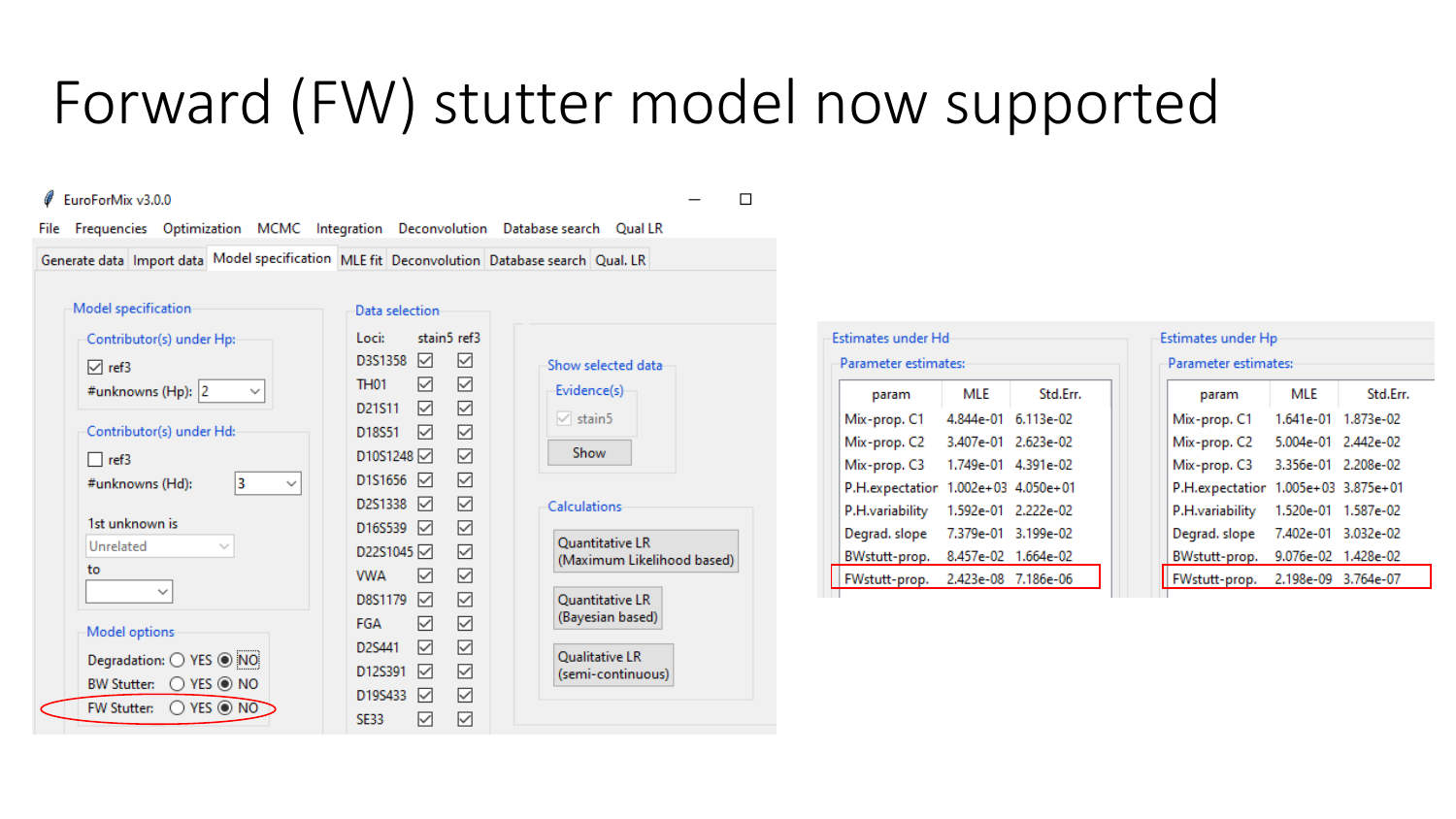# Automatic model selector (based on AIC)

| EuroForMix v3.0.0                                                                            |                                                                                                                            | $\Box$                                                 | Select models to compare                                                                                                          | $\Box$                                                                                                | Confirm                                                                            |
|----------------------------------------------------------------------------------------------|----------------------------------------------------------------------------------------------------------------------------|--------------------------------------------------------|-----------------------------------------------------------------------------------------------------------------------------------|-------------------------------------------------------------------------------------------------------|------------------------------------------------------------------------------------|
| File Frequencies Optimization MCMC Integration Deconvolution Database search Qual LR         |                                                                                                                            |                                                        | Select outcome for number of contributors (NOC):                                                                                  | $ 2-3 $                                                                                               | Following setup to be evaluated:<br>POI=ref2                                       |
| Generate data Import data Model specification MLE fit Deconvolution Database search Qual. LR |                                                                                                                            |                                                        | Select outcome for degradation:                                                                                                   | $\boxtimes$ YES $\boxtimes$ NO                                                                        | Conditionals=ref1<br>Number of contributors={2.3}                                  |
| Model specification                                                                          |                                                                                                                            |                                                        | Select outcome for backward stutter:                                                                                              | ⊠ YES ⊠ NO                                                                                            | Model combinations:<br>Degrad: YES/NO<br>BW stutter: YES/NO                        |
| Contributor(s) under Hp:                                                                     | Data selection                                                                                                             |                                                        | Select outcome for forward stutter:                                                                                               | $\Box$ YES $\Box$ NO                                                                                  | FW stutter: NO<br>Do you want to continue?                                         |
| $\Box$ ref1<br>$\boxed{\smile}$ ref2<br>#unknowns (Hp): 1<br>$\checkmark$                    | stain5 ref1 ref2<br>Loci:<br>☑<br>☑<br>☑<br>D3S1358<br>✓<br>☑<br>☑<br><b>TH01</b>                                          | Show selected data<br>Evidence(s)<br>$\sqrt{ }$ stain5 | Evaluate                                                                                                                          | Quit                                                                                                  | <b>No</b><br>Yes                                                                   |
| Contributor(s) under Hd:                                                                     | ☑<br>✓<br>☑<br>D21S11<br>$\overline{\smile}$<br>☑<br>☑<br>D18S51<br>☑<br>$\overline{\smile}$<br>D10S1248 2                 | Show                                                   | Model comparison results                                                                                                          |                                                                                                       | $\times$<br>$\Box$                                                                 |
| $\boxed{\triangle}$ ref1<br>$\Box$ ref2                                                      | D1S1656 2<br>☑<br>$\checkmark$                                                                                             | <b>Calculations</b>                                    | <b>NOC</b><br>DEG<br><b>BWstutt</b><br><b>FWstutt</b><br><b>FALSE</b><br><b>FALSE</b><br><b>FALSE</b>                             | log10LR<br>MxPOI<br>logLik<br>adjLogLik<br>$-581.04$<br>$-584.04$<br>$-5.71$                          | SignifHd<br>SignifHp<br>0.43<br>$\Omega$<br>0                                      |
| 12<br>#unknowns (Hd):<br>$\check{ }$                                                         | $\triangledown$<br>D2S1338 2<br>☑<br>☑<br>D16S539 <b>☑</b><br>☑                                                            | Quantitative LR<br>(Maximum Likelihood based)          | <b>TRUE</b><br><b>FALSE</b><br><b>FALSE</b><br><b>FALSE</b><br><b>TRUE</b><br><b>FALSE</b>                                        | $-573.75$<br>$-577.75$<br>$-2.67$<br>$-520.72$<br>$-524.72$<br>$-0.63$                                | 0.42<br>$\mathbf 0$<br>0<br>$\mathbf 0$<br> 0 <br>0.42                             |
| 1st unknown is<br>Unrelated                                                                  | $\overline{\smile}$<br>✓<br>D22S1045                                                                                       | Optimal quantitative LR                                | <b>TRUE</b><br><b>TRUE</b><br><b>FALSE</b><br><b>FALSE</b><br><b>FALSE</b><br><b>FALSE</b>                                        | $-512.45$<br>$-517.45$<br>1.34<br>$-524.93$<br>$-528.93$<br>9.87                                      | $\mathbf 0$<br>0<br>0.41<br>$\mathbf 0$<br>0<br>0.35                               |
| to<br>$\checkmark$                                                                           | ☑<br>$\triangledown$<br>☑<br><b>VWA</b><br>☑<br>$\overline{\smile}$<br>$\overline{\smile}$<br>D8S1179                      | (automatic model search)                               | <b>TRUE</b><br><b>FALSE</b><br><b>FALSE</b><br><b>FALSE</b><br><b>TRUE</b><br><b>FALSE</b><br>3<br><b>TRUE</b><br>FALSE<br>3 TRUE | $-513.27$<br>$-518.27$<br>11.42<br>$-503.39$<br>$-508.39$<br>11.76<br>$-486.78$<br>$-492.78$<br>13.08 | $\bf{0}$<br>$\Omega$<br>0.35<br>$\mathbf 0$<br>0.35<br>0<br>0.33<br>$\overline{0}$ |
| Model options                                                                                | ☑<br>✓<br>☑<br>FGA<br>☑<br>☑<br>☑<br>D2S441                                                                                | Quantitative LR<br>(Bayesian based)                    |                                                                                                                                   |                                                                                                       |                                                                                    |
| Degradation: ◉ YES ◯ NO<br>BW Stutter: ○ YES ● NO<br>FW Stutter: C VFS @ NO                  | $\checkmark$<br>☑<br>☑<br>D12S391<br>☑<br>✓<br>$\checkmark$<br>D19S433<br>☑<br>$\checkmark$<br>$\checkmark$<br><b>SE33</b> | <b>Qualitative LR</b><br>(semi-continuous)             | Best model given in "MLE fit" automatically<br>Table will be stored when "create report"                                          |                                                                                                       |                                                                                    |

 $\times$ 

Notice that degradation model must be selected (YES) in order to be an outcome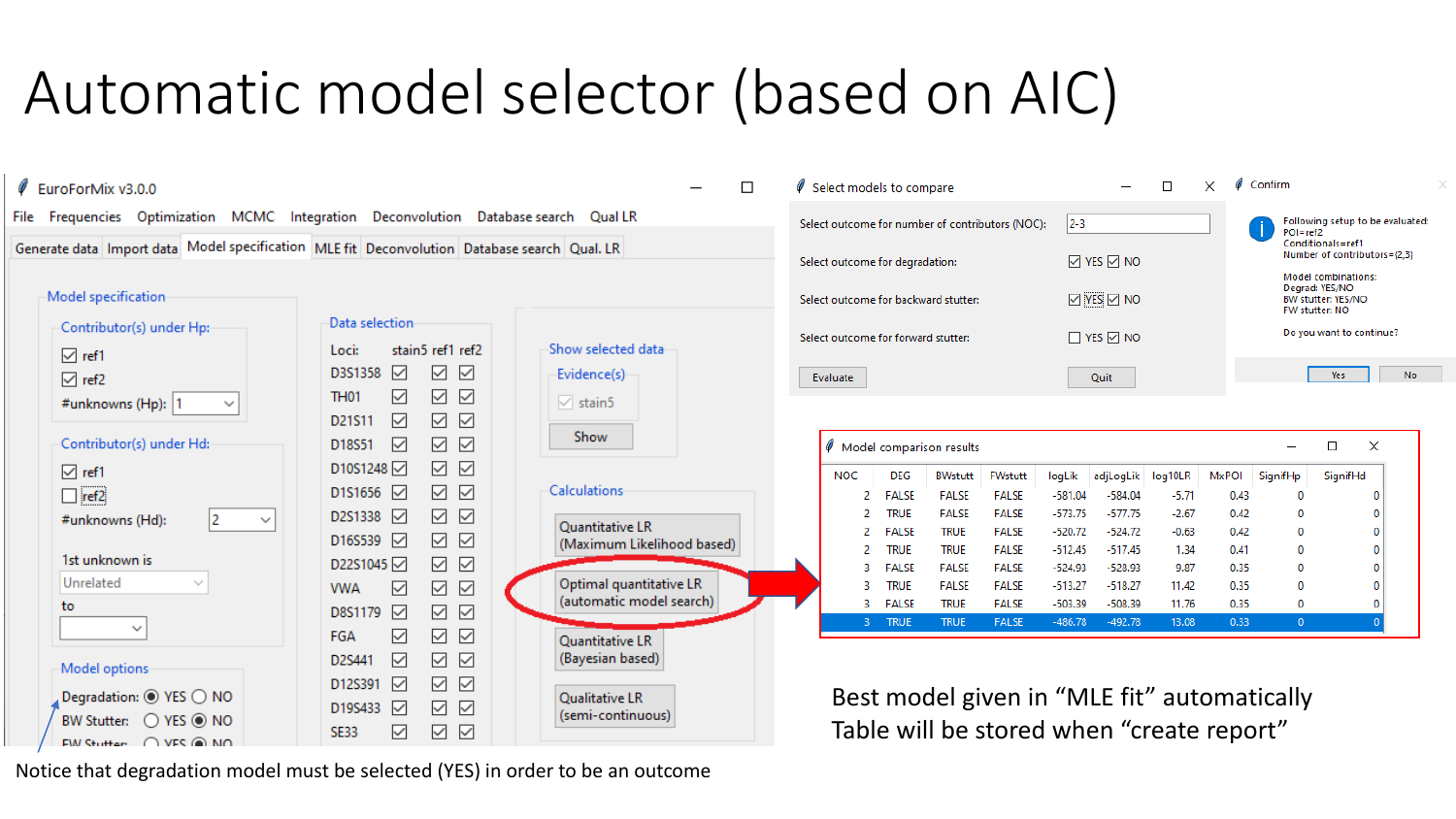# Marker specific settings

- Analytical threshold
- Drop-in probability
- Hyperparameter lambda
- Theta-correction (Fst)

|             | Marker specific settings |   |                                                                                              |               | ×      |
|-------------|--------------------------|---|----------------------------------------------------------------------------------------------|---------------|--------|
| Restore     | Set to default           |   | Fill out dye info<br>Empty all                                                               | Save settings |        |
| Marker      |                          |   | Analyt. thresh (AT) Dropin prob. (pC) Hyperparam (lambda) Fst-correction (theta) Dye (color) |               |        |
| D3S1358     | 50                       | 0 | 0.01                                                                                         | 0             | blue   |
| <b>TH01</b> | 50                       | 0 | 0.01                                                                                         | 0             | blue   |
| D21S11      | 50                       | 0 | 0.01                                                                                         | 0             | blue   |
| D18S51      | 50                       | 0 | 0.01                                                                                         | 0             | blue   |
| D10S1248    | 100                      | 0 | 0.01                                                                                         | 0             | green  |
| D1S1656     | 100                      | 0 | 0.01                                                                                         | 0             | green  |
| D2S1338     | 100                      | 0 | 0.01                                                                                         | 0             | green  |
| D16S539     | 100                      | 0 | 0.01                                                                                         | 0             | green  |
| D22S1045 50 |                          | 0 | 0.01                                                                                         | 0             | yellow |
| D8S1179     | 50                       | 0 | 0.01                                                                                         | 0             | yellow |
| <b>FGA</b>  | 50                       | 0 | 0.01                                                                                         | 0             | yellow |
| D2S441      | 50                       | 0 | 0.01                                                                                         | 0             | red    |
| D12S391     | 50                       | 0 | 0.01                                                                                         | 0             | red    |
| D19S433     | 50                       | 0 | 0.01                                                                                         | 0             | red    |
| <b>SE33</b> | 50                       | 0 | 0.01                                                                                         | 0             | red    |



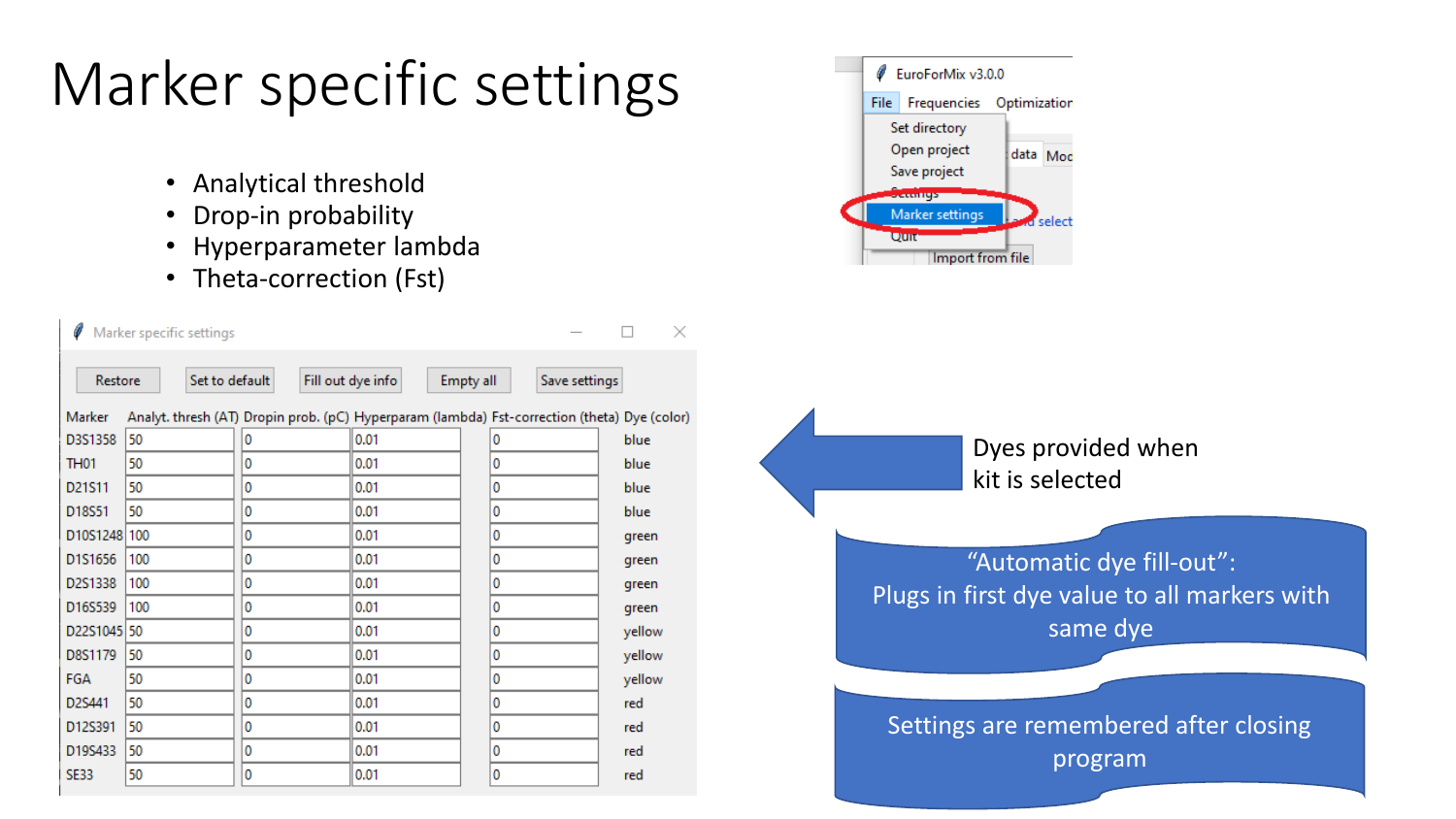### New "MLE fit" layout

| Estimates under Hd                                                                                                                                                                             |         |          |
|------------------------------------------------------------------------------------------------------------------------------------------------------------------------------------------------|---------|----------|
| Parameter estimates:                                                                                                                                                                           |         |          |
| param                                                                                                                                                                                          | MI F    | Std.Frr. |
| Mix-prop. C1                                                                                                                                                                                   | 0.73817 | 0.03839  |
| Mix-prop. C2                                                                                                                                                                                   | 0.26183 | 0.03839  |
| P.H.expectation 756.79942                                                                                                                                                                      |         | 59.08343 |
| P.H.variability 0.16958                                                                                                                                                                        |         | 0.02873  |
| Degrad. slope 0.77786                                                                                                                                                                          |         | 0.06526  |
| BWstutt-prop. 0.15306                                                                                                                                                                          |         | 0.03431  |
| FWstutt-prop.                                                                                                                                                                                  | 0.03054 | 0.03472  |
| Maximum Likelihood value<br>logLik= -208.3<br>$adj.loglik = -214.3$<br>3.455e-91<br>Lik=<br><b>Further</b> Action<br>MCMC simulation<br>Deconvolution<br>Model validation<br>Model fitted P.H. |         |          |

| Mix-prop. C1<br>0.74293                                                                                                                                                                                               |          |                                                                                               |
|-----------------------------------------------------------------------------------------------------------------------------------------------------------------------------------------------------------------------|----------|-----------------------------------------------------------------------------------------------|
|                                                                                                                                                                                                                       | 0.03703  | Joint LR                                                                                      |
| Mix-prop. C2<br>0.25707                                                                                                                                                                                               | 0.03703  | $5.524e+10$<br>$LR =$                                                                         |
| P.H.expectation 757.99426                                                                                                                                                                                             | 58.29054 | $log10LR =$<br>10.74                                                                          |
| 0.16735<br>P.H.variability                                                                                                                                                                                            | 0.02660  | Upper boundary= 10.77                                                                         |
| 0.77807<br>Degrad, slope                                                                                                                                                                                              | 0.06433  | Non-contributor analysis-                                                                     |
| BWstutt-prop.<br>0.15021                                                                                                                                                                                              | 0.03323  |                                                                                               |
| FWstutt-prop.<br>0.03328                                                                                                                                                                                              | 0.03229  | Select reference to<br>replace with non-contributor:                                          |
| Maximum Likelihood value<br>$loglik =$<br>$-183.6$<br>adj.loglik= -189.6<br>1.908e-80<br>$Like =$<br><b>Further Action</b><br><b>MCMC</b> simulation<br><b>Deconvolution</b><br>Model validation<br>Model fitted P.H. |          | Sample maximum based<br>Sample integrated based<br>Further<br>LR sensitivity<br>Create report |

Upper boundary of LR 1/Random match prob. (Fst and conditional contributors are included)



adj.loglik=logLik - #param (only effective\*)

\*since the *NOC* mix-prop parameters sum to 1 we only count '*NOC*-1' Here #param =  $NOC - 1 + 2$  (P.H.exp/var) + 3 (deg+BW+FW) = 6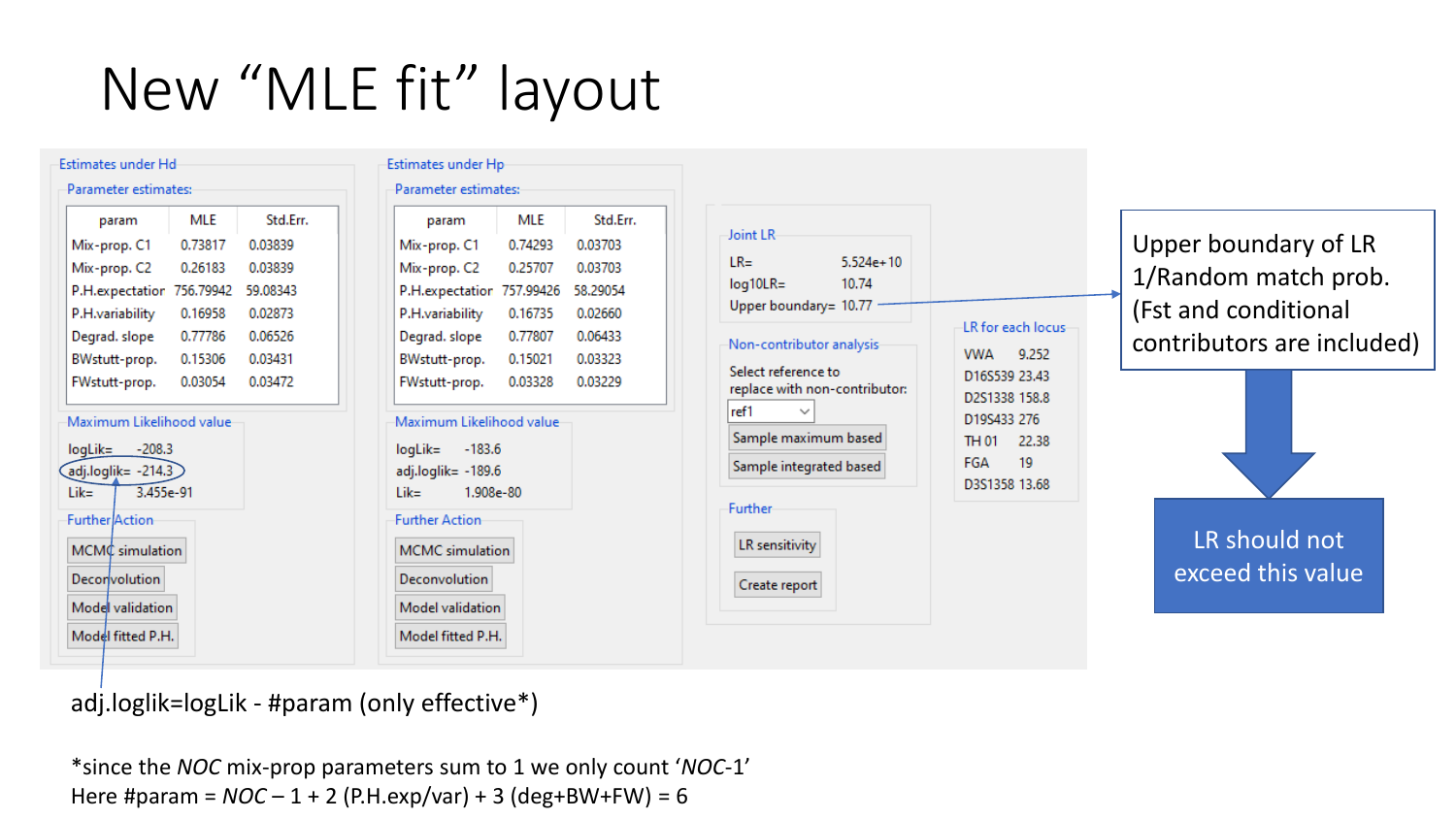### Frequency normalization

Frequencies summed to 1?

• Concerns whether allele frequencies are **normalized** after inserting rare alleles (with minimum frequency), i.e. alleles not in the frequency database (tiny effect on LR values)



- Choice stored in report: Rare allele frequency (minFreq):0.001 Normalized after impute: Yes
- Implementations:
	- EuroForMix v1: **Yes**
	- LRmix Studio: **No**
	- EuroForMix v2: **No**
	- DNAStatistix: **Yes**
	- EuroForMix v3: **Yes** (by default, can be changed to **No**)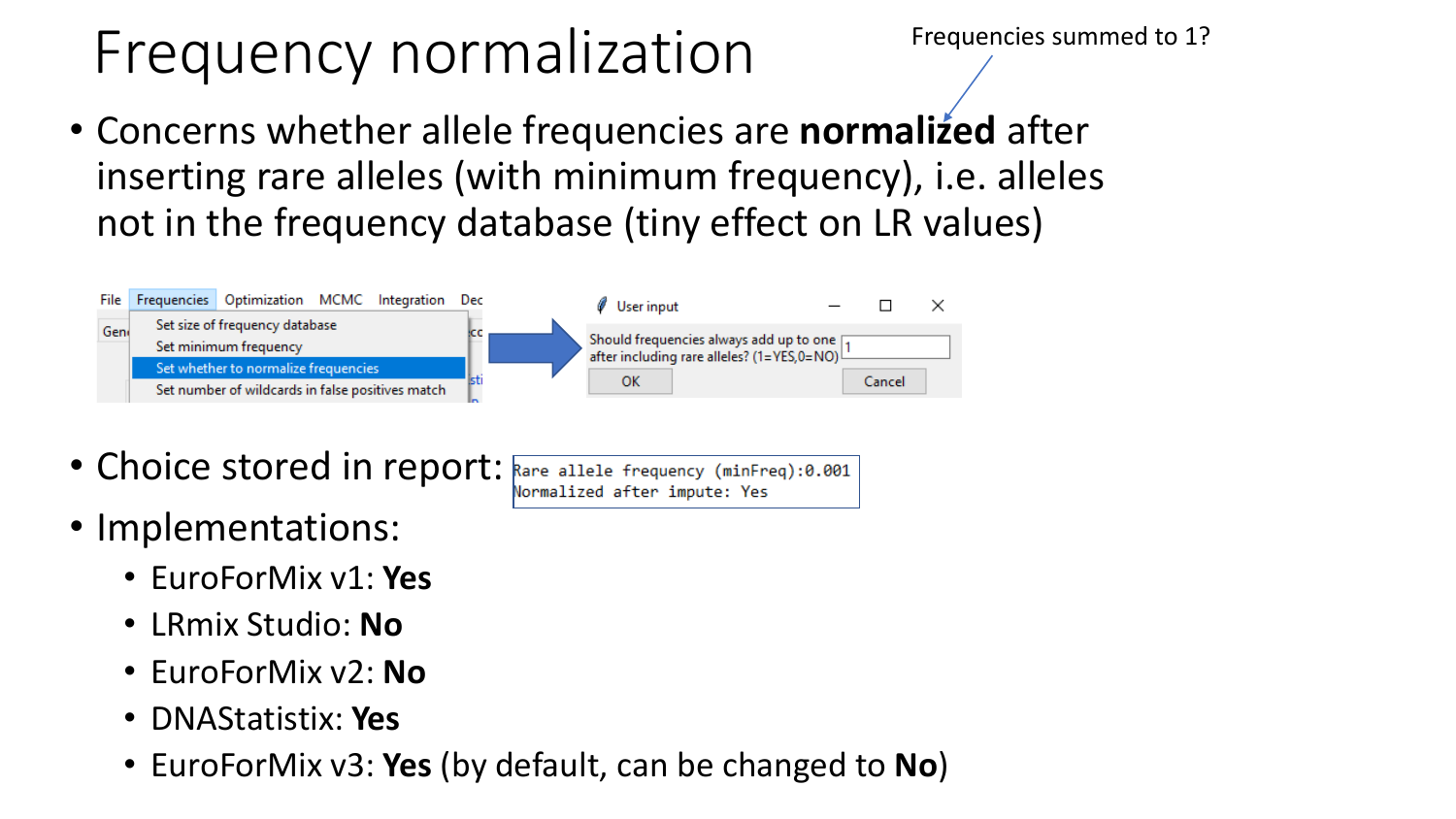# Reproducibility

• Set seed for reproducibility for "Conservative LR" (MCMC)



• Set (optional) seed for reproducibility of startpoints used for "Optimization" to obtain *maximum likelihood based LR*



• Seed information included in report:

```
-------Optimalisation setting-------
Number of required optimalisations: 2
Seed for optimalizations: NONE
```
---Conservative LR (5% lower log10LR quantile)--log10LR=9.032 Number of MCMC samples: 2000 Seed: 1